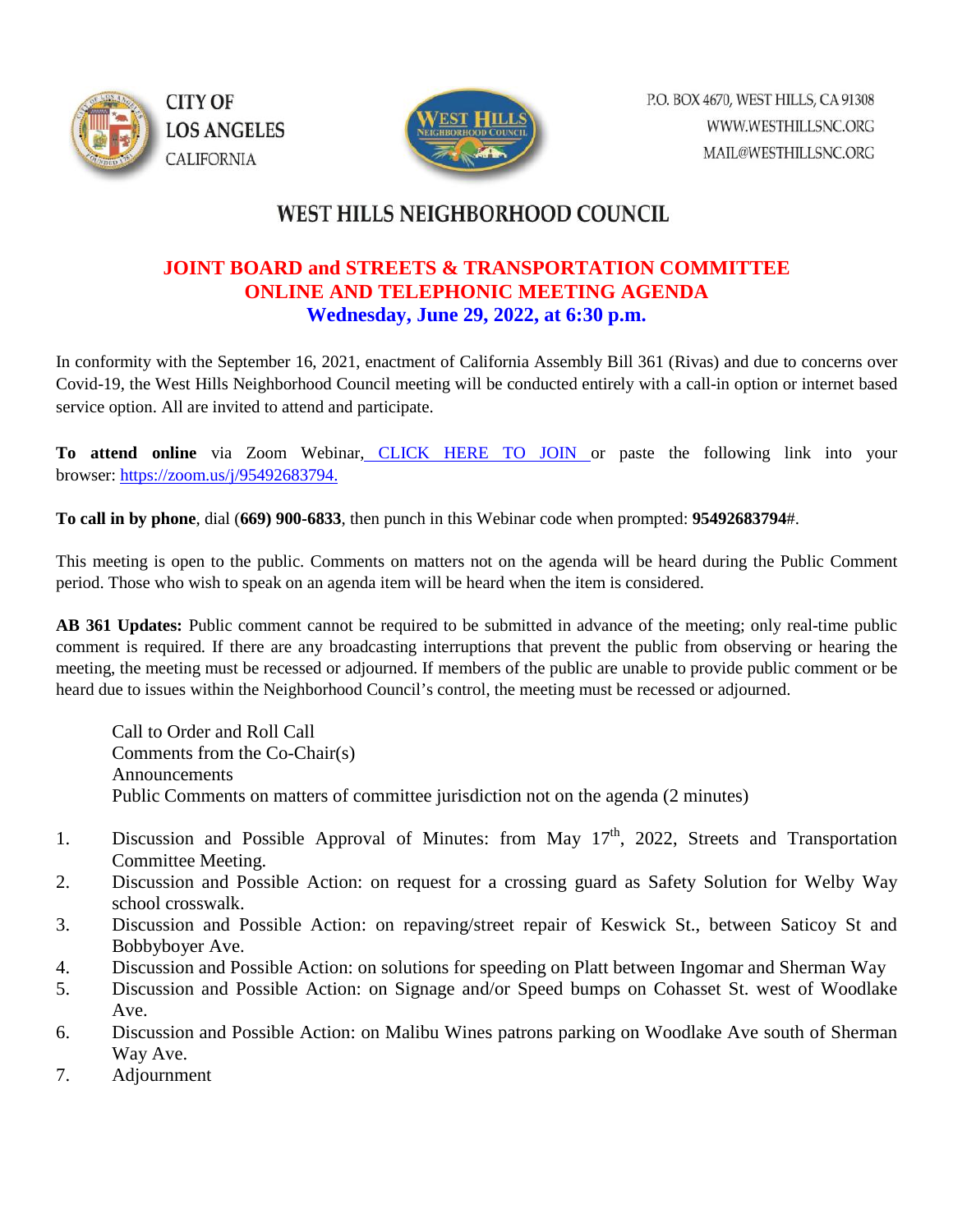**Public input at Neighborhood Council meetings:** When prompted by the presiding officer, members of the public may address the committee on any agenda item before the committee takes an action on the item by punching in \*9 (if calling in by phone) or by clicking on the "raise hand" button (if participating online through Zoom) and waiting to be recognized. Comments from the public on agenda items will be heard only when the respective item is being considered. Comments from the public on matters not appearing on the agenda that are within the committee's jurisdiction will be heard during the General Public Comment period. Please note that under the Ralph M. Brown Act, the committee is prevented from acting on a matter that you bring to its attention during the General Public Comment period; however, the issue raised by a member of the public may become the subject of a future committee meeting. Public comment is limited to 2 minutes per speaker, unless adjusted by the presiding officer of said committee.

**Notice to Paid Representatives -** If you are compensated to monitor, attend, or speak at this meeting, city law may require you to register as a lobbyist and report your activity. See Los Angeles Municipal Code §§ 48.01 et seq. More information is available at [ethics@lacity.org/lobbying.](mailto:) For assistance, please contact the Ethics Commission at (213) 978-1960 or [ethics.commission@lacity.org](mailto:)

**Public Posting of Agendas**: WHNC agendas are posted for public review at Shadow Ranch Park, 22633 Vanowen St., West Hills, CA 91307 or at our website, [www.westhillsnc.org](http://www.westhillsnc.org/) You can also receive our agendas via email by subscribing to the City of Los Angeles Early Notification System at [www.lacity.org/government/Subscriptions/NeighborhoodCouncils/index](http://www.lacity.org/government/Subscriptions/NeighborhoodCouncils/index)

**The Americans With Disabilities Act**: As a covered entity under Title II of the Americans with Disabilities Act, the City of Los Angeles does not discriminate on the basis of disability and, upon request, will provide reasonable accommodation to ensure equal access to its programs, services and activities. Sign language interpreters, assistive listening devices and other auxiliary aids and/or services may be provided upon request. To ensure availability of services, please make your request at least three business days (72 hours) prior to the meeting you wish to attend by contacting via email [NCSupport@lacity.org o](mailto:NCSupport@lacity.org)r calling (213) 978-1551. If you are hearing impaired please call 711.

**Public Access of Records**: In compliance with Government Code Section 54957.5, non-exempt writings that are distributed to a majority or all of the board in advance of a meeting may be viewed at the meeting where such writing was considered or by contacting the WHNC's executive director via email at [michelle.ritchie@westhillsnc.org R](mailto:michelle.ritchie@westhillsnc.org)equests can be made for a copy of a record related to an item on the agenda.

**Reconsideration and Grievance Process:** For information on the WHNC's process for board action reconsideration, stakeholder grievance policy or any other procedural matters related to this Council, please consult the WHNC Bylaws. The Bylaws are available at our website, [www.westhillsnc.org](http://www.westhillsnc.org/)

**Servicios De Traduccion**: Si requiere servicios de traducción, favor de avisar al Concejo Vecinal 3 días de trabajo (72 horas) antes del evento. Por favor contacte [Michelle.Ritchie@westhillsnc.org](mailto:Michelle.Ritchie@westhillsnc.org)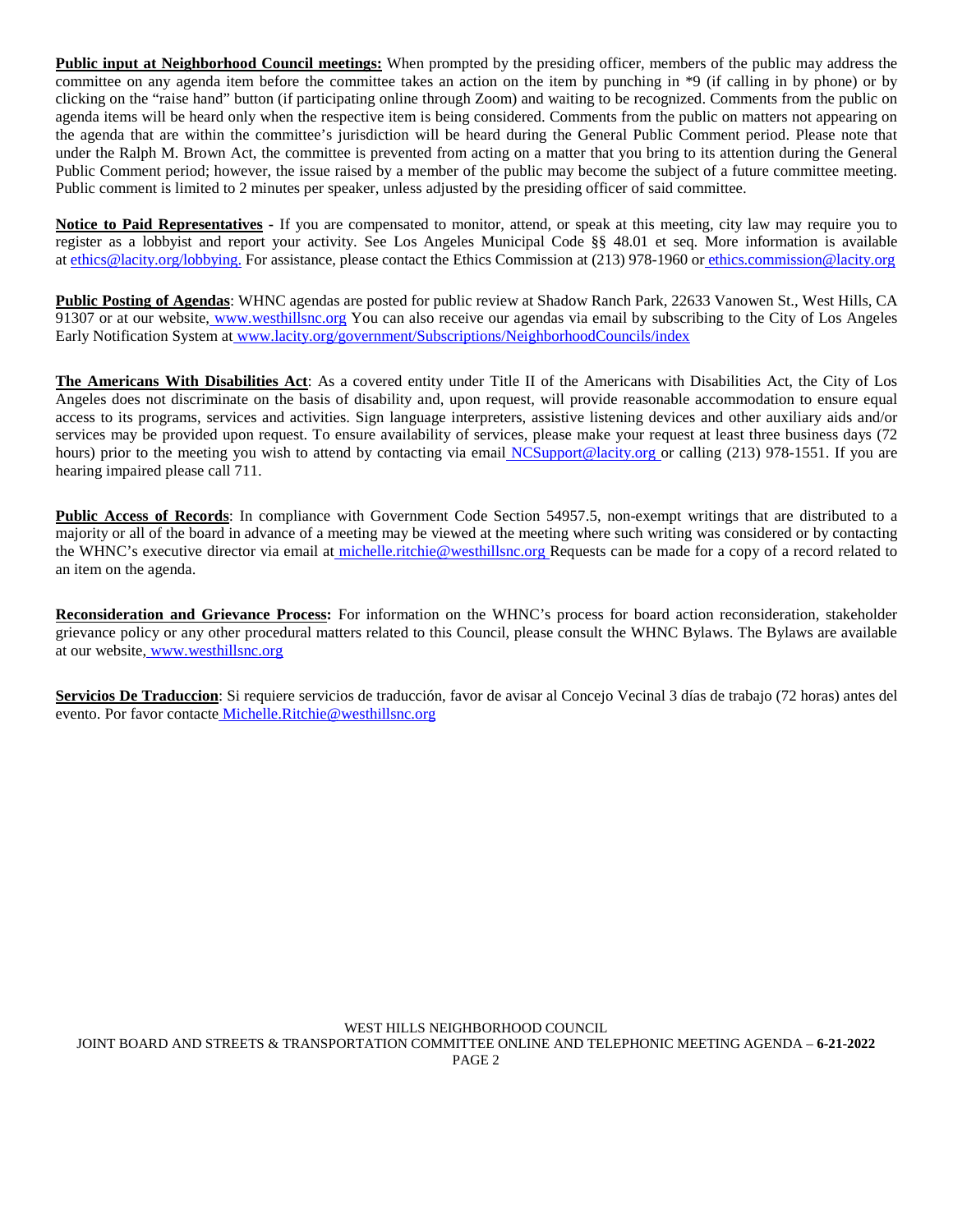



## WEST HILLS NEIGHBORHOOD COUNCIL

JOINT BOARD and STREETS & TRANSPORTATION COMMITTEE ONLINE AND TELEPHONIC

MEETING MINUTES May 17, 2022

Revised May 17, 2022

Attendance: Dan Brin, Bob Brostoff, Heidi Manning, Steve Randall, Anthony Scearce, Myrl Schreibman (left 7:51 PM), Joan Trent, and Brad Vanderhoof Absent: Faye Barta, Brian Begun, Tariq El-Atrache, and Bonnie Klea Other WHNC Board members in attendance: Kent Mariconda Guests: Burke

Committee Co-chair Anthony Scearce called the meeting to order at 7:33 PM. A quorum was established.

Comments from the Co-Chair(s): Announcements: None

Public Comment: Burke asked for support for repaving Keswick Street and said there is a petition being circulated in the neighborhood. Kent spoke on air traffic routes and noise. Mryl spoke on the LAX Rountable.

Numbers refer to agenda items.

1. Approval of Minutes: from the March 15th, 2022, and April 19th, 2022 Streets and Transportation Committee Meetings:

The March minutes were unavailable.

The April minutes were approved.

2. Request for a crossing guard as Safety Solution for Welby Way school crosswalk: Anthony will contact Scott Schmerelson's office to verify source of funding for crossing guards. Item tabled to June.

3. Installing additional stop signs on Woodlake at the 3-way intersection of Woodlake Ave. and Justice St. (Justice St. has existing stop sign):

Vote to approve a letter to LADOT and CD12 to request stop signs on Woodlake at Justice; Faye Barta-Absent, Brian Begun-Absent, Dan Brin-Yes, Bob Brostoff-Yes, Tariq El-Atrache, Bonnie Klea-Absent, Heidi Manning-Abstain, Steve Randall-Yes, Anthony Scearce-Yes, Mryl Schreibman-Absent, Joan Trent-Yes, Brad Vanderhoof-Yes Yes – 6, No – 0, Abstain – 1, Absent – 5, Inelligible – 0, Recusal – 0 The letter is approved and will be sent to the WHNC Board

4. Solutions for speeding on Platt between Ingomar and Sherman Way: Item tabled to June.

5. Support of SB-1079 (CIS), pilot program to evaluate the use of sound-activated enforcement devices to capture vehicle noise levels per SB-1079 Section 27150.4 added to Vehicle Code. Also request the City of Los Angeles be included in such program if passed:

Vote to approve a CIS in support

WEST HILLS NEIGHBORHOOD COUNCIL

JOINT BOARD AND STREETS & TRANSPORTATION COMMITTEE ONLINE AND TELEPHONIC MEETING AGENDA – **6-21-2022** PAGE 3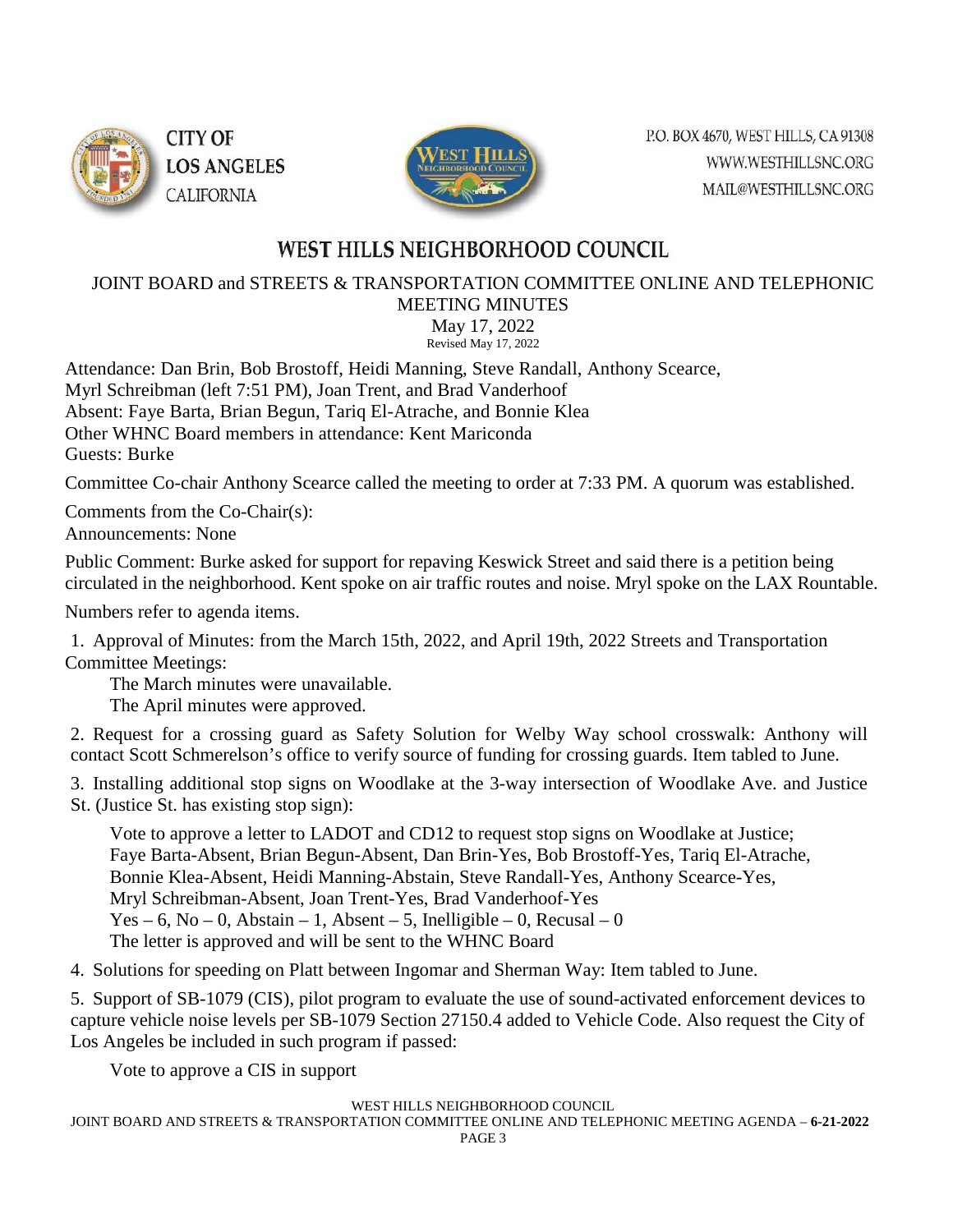Faye Barta-Absent, Brian Begun-Absent, Dan Brin-Yes, Bob Brostoff-Yes, Tariq El-Atrache, Bonnie Klea-Absent, Heidi Manning-Yes, Steve Randall-Yes, Anthony Scearce-Yes, Mryl Schreibman-Absent, Joan Trent-Yes, Brad Vanderhoof-Yes Yes – 7, No – 0, Abstain – 0, Absent – 5, Inelligible – 0, Recusal – 0 The CIS is approved and will be sent to the WHNC Board

Committee Co-chair Bob Brostoff adjourned the meeting at 8:39 PM.

The next meeting of this committee will be held on Tuesday, June 21, 2022 at 7:30 PM.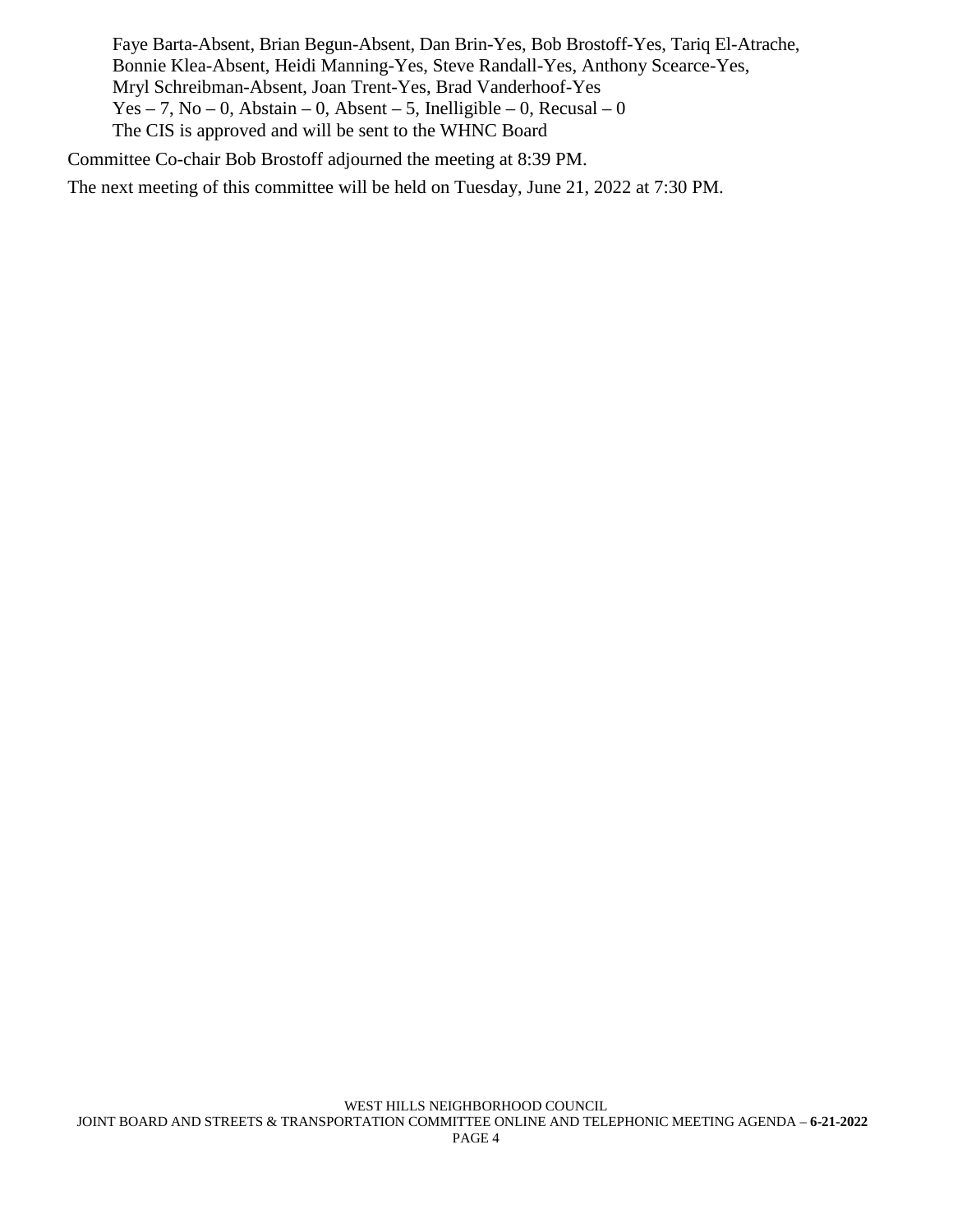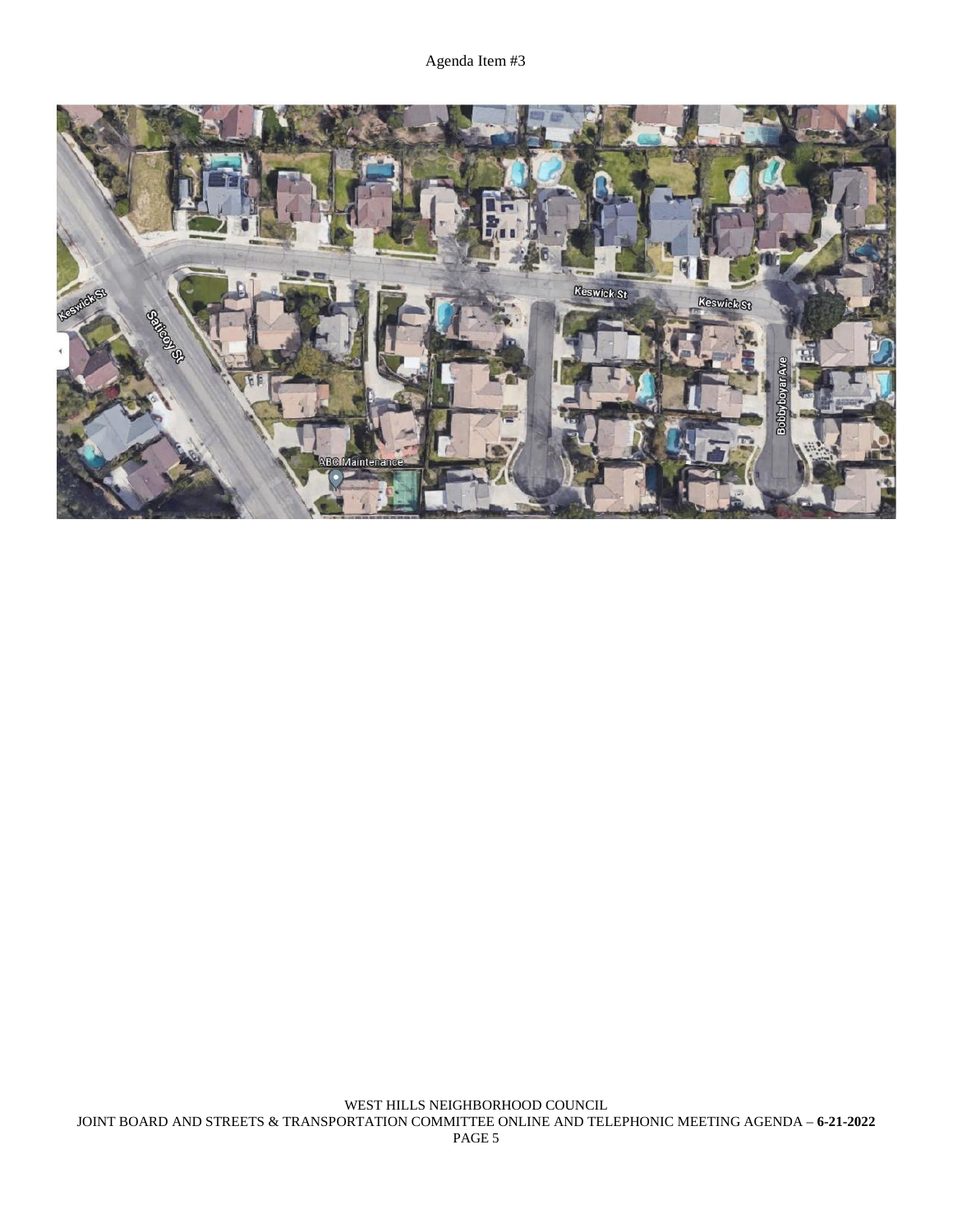